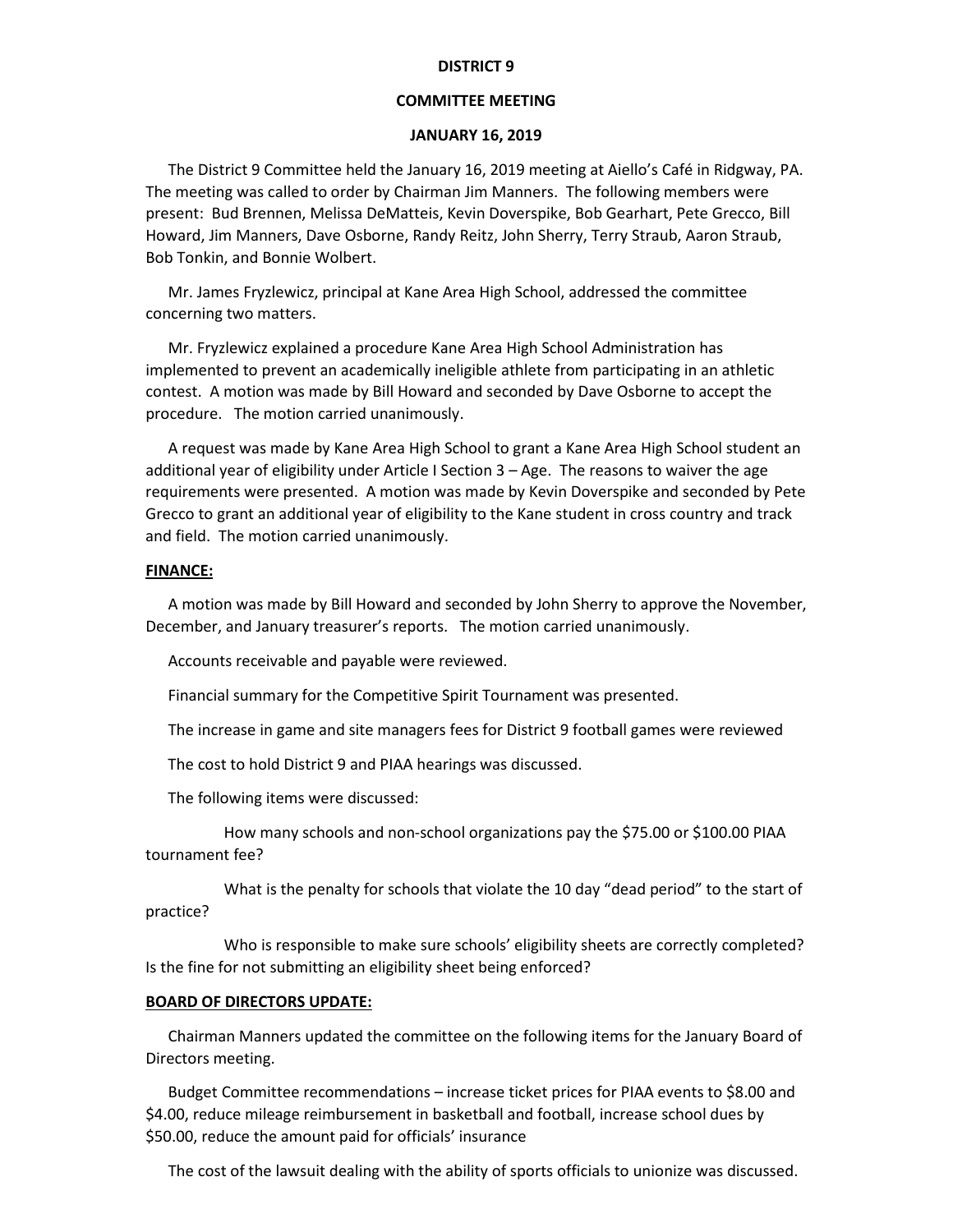Second readings – clarification of language dealing with post season participation of athletes transferring after 10<sup>th</sup> grade, date of transfer and date of enrollment, and a super class in football and basketball.

The next PIAA Board of Directors meeting will be on January 23, 2019 at the PIAA Office.

### **ADMINISTRATIVE:**

## **TRANSFER REQUESTS:**

Sophomore student transferred from Franklin Area High School to Keystone High School.

Seventh grade student transferred from Ridgway Area Middle School to St. Marys Area Middle School.

A motion was made by Aaron Straub and seconded by Kevin Doverspike to grant eligibility to both students. The motion carried with one abstention. (Terry Straub)

# **A complete list of all athletic transfer requests will be emailed to all District 9 principals and athletic directors. The list will include the transferring students' names.**

# **FOREIGN EXCHANGE STUDENTS APPROVED: No new requests. A complete list of all foreign exchange student requests will be emailed to all District 9 principals and athletic directors**

## **HEARINGS:**

A hearing was held to determine the athletic eligibility of a student who transferred from Clarion-Limestone High School to Brookville Area High School. A motion was made by Terry Straub and seconded by Bill Howard to grant eligibility to the student. The motion carried by a 4 to 2 vote with one abstention.

### **COOPERATIVE SPORTS AGREEMENTS:**

A motion was made by Kevin Doverspike and seconded by Bonnie Wolbert to approve a cooperative sports agreement between Karns City High School and A C Valley High School in boys and girls soccer pending the proper paperwork. The motion carried unanimously.

A motion was made by John Sherry and seconded by Bill Howard to approve a co-operative sports agreement between Northern Potter High School and Galeton High School in baseball pending the proper paperwork. The motion carried unanimously.

#### **OTHER ITEMS:**

Melissa DeMatteis and John Stoughton are continuing to work on updating the District 9 website.

A motion was made by Aaron Straub and seconded by Pete Grecco to appoint Thomas Lesniewski, Superintendent at Punxsutawney Area School District, to the superintendents' position on the District 9 Committee. The motion carried unanimously.

Michael Erickson, Athletic Director at Bradford Area High School, was appointed to fill the vacant position on the district committee.

#### **SPORTS COMMITTEES:**

**FOOTBALL:** Eight-man football was discussed at the football steering committee and discussion will continue at the district and state level. Reducing the football playoffs games by one week was discussed.